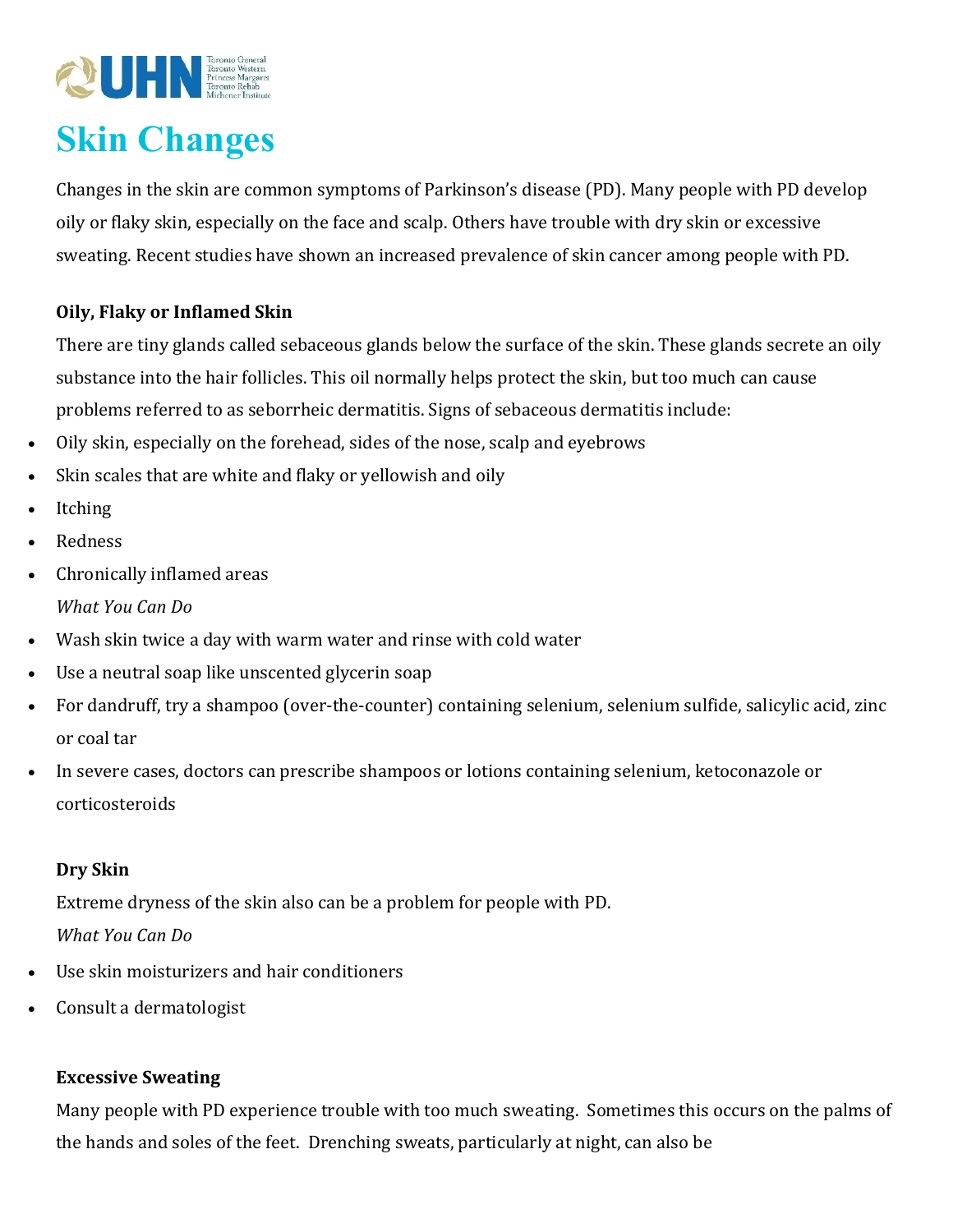troublesome. Excessive sweating is often a "wearing off" symptom for people who experience fluctuations in the effectiveness of their levodopa. *What You Can Do*

- Ask your doctor about adjusting your levodopa dose.
- Take lukewarm showers
- Wear lightweight cotton clothes in warm weather
- Drink lots of water and other liquids
- In severe cases, for drenching sweats, your doctor may prescribe a medication such as propranolol
- For the palms and the feet, your doctor can prescribe topical medications including: Aluminum chloride hexahydrate or Anticholinergics (e.g., glycopyrrolate)

#### **Too Little Perspiration**

Some people with PD perspire too little. This can be a side effect of anticholinergic medications (i.e. trihexyphenidyl, benztropine mesylate and procyclidine).

*What You Can Do*

• Decreasing the dose of anticholinergic medications — always under the supervision of your doctor may help.

#### **Skin Cancer**

**Skin cancer** is relatively common in the general population and in people with PD. Of all skin cancers, people with Parkinson's should be extra-careful regarding melanoma. Melanomas are more likely to spread from the skin to internal organs than any other skin cancers.

Recent studies have suggested the likelihood of developing malignant melanoma is slightly higher in people with PD than the general population. The risk of melanoma in people with PD is comparable to people with very fair skin and hair where the use of appropriate sunscreen and regular dermatologic assessments to discover skin cancers at a time that they are very treatable are strongly recommended. While melanomas are relatively rare (even in people with PD), early diagnosis and treatment is important. People with Parkinson's should get screened by their Family Doctor as part of general medical care. The link between PD medications and risk of melanoma remains unclear. If you do develop a melanoma, the current recommendation is not to change your PD medications (particularly levodopa) due the greater risk of worsening your symptoms in stopping your medications.